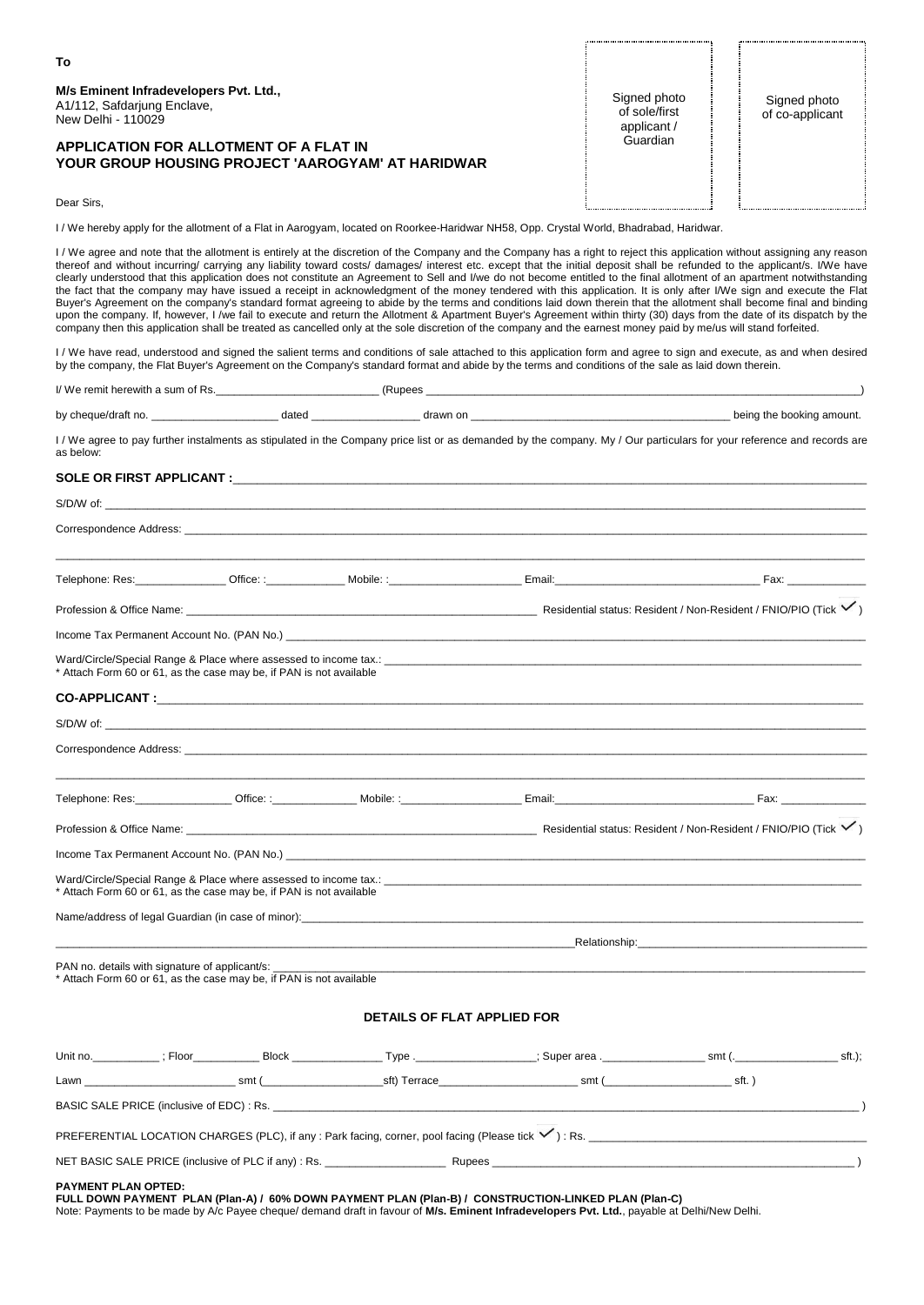## **INDICATIVE TERMS AND CONDITIONS FORMING PART OF THIS APPLICATION FOR ALLOTMENT OF FLAT IN GROUP HOUSING PROJECT 'AAROGYAM' AT HARIDWAR**

The Intending Allottee will be allotted the Flat on the following broad terms and conditions, and these terms and conditions shall be comprehensively set out in the Flat Buyer's Agreement (hereinafter referred to as the "Agreement").

- The following terms and conditions are indicative in nature, and shall always remain binding on the Intending Allottee
- 1. The Intending Allottee confirms that he/she has been provided by the Company with all the relevant information, documents, plans, site map and such other credentials with respect to the title, ownership, competency, facilities, and basic infrastructure to be provided in the Project being developed by the Company. The Intending Allottee has confirmed that he/she/they have examined the said documents, plans, site map etc., and are fully satisfied in all respects with regard to the rights, title and interest of the owners / Company in the land on which the Project is being developed, and has understood all limitations and obligations of the Company in relation thereto and has relied solely on his/her/its/their own judgment and investigation while deciding to apply for allotment.
- 2. The Intending Allottee shall be liable to pay a total consideration of Rs. \_\_\_\_\_\_\_\_\_\_\_\_\_\_\_\_\_\_\_\_\_\_\_\_\_\_\_\_\_\_\_\_\_\_\_\_\_\_\_\_\_\_\_\_\_\_\_\_\_\_\_\_\_\_\_\_\_\_\_\_/- (Rupees \_\_\_\_\_\_\_\_\_\_\_\_\_\_\_\_\_\_\_\_\_\_\_\_\_\_\_\_\_\_\_\_\_\_\_\_\_\_\_\_\_\_\_\_\_\_\_\_\_\_\_\_\_\_only) towards the basic sale price for the purchase of the Flat and other charges as per the payment plan opted by him. The Company has calculated the total price payable by the Intending Allottee for the Flat on the basis of the super area of the Flat together with the proportionate cost of providing the common facilities in the Project. The super area given in the application is tentative and the same shall be determined at the time of completion of the project / handing over possession of the Flat.
- 3. It shall be an essential condition of allotment that the Flat shall not be used for any purposes other than for residential purposes.
- 4. The Intending Allottee hereby agrees to pay additionally the preferential location charges in a manner and within the time as stated in the payment plan. However, the Intending Allottee has specifically agreed that if due to any change in the building or flat layout plan, the Flat ceases to be in a preferential location, the Company shall be liable to refund only the amount of preferential location charges paid by the Intending Allottee and such refund shall be adjusted in the last installment as stated in the payment plan. If due to any change in the layout plan, the Flat becomes preferentially located, then the Intending Allottee shall be liable and agrees to pay additional preferential location charge as may be demanded by the Company.
- 5. The Intending Allottee shall be allotted one open / covered car parking space specifically earmarked for the Flat on payment of such extra charges as provided in the payment plan.
- 6. The earnest money for the purpose of this application and Flat Buyer's Agreement shall always be 10% of the basic sale price. The earnest money shall be liable to be forfeited in the event of withdrawal of allotment by the Intending Allottee and/or cancellation of allotment on account of default/breach of the terms and conditions of allotment/transfer including non-payment of basic sale price / other charges herein provided or as set out in the Flat Buyer's Agreement. In the eventuality of withdrawal / cancellation, the earnest money deposited will stand forfeited and the balance amount, if any, will be refunded to the Intending Allottee without any interest and such refund shall be made only once the Flat is re-allotted / sold to another person(s).
- 7. The payment on or before due date of the basic sale price and other charges / amounts payable by the Intending Allottee as per the payment plan opted by the Intending Allottee or as demanded by the Company from time to time is the essence of the allotment. In case, the Intending Allottee fails to make the payments, as aforesaid, the Intending Allottee shall be liable to pay interest thereon @ 18% per annum from the due date of the installment / payment till the date of actual payment. However, in case the Intending Allottee fails to make the payment with interest as aforesaid within a period of three months from the said due date, the Company shall have the right to cancel the allotment and forfeit the Earnest Money and the Intending Allottee shall be left with no right in the Flat. In such a case, the earnest money deposited will stand forfeited and the balance amount paid, if any, will be refunded, without any interest, and such refund shall be made only once the Flat is re-allotted / sold to any other person(s). However, in exceptional and genuine circumstances, the Company may, at its sole discretion, condone the delay in payment of installments by charging interest @ 18% per annum and restore the allotment of either the cancelled Flat or any other alternate Flat, at the Company's sole discretion, and on such terms and conditions as it may deem fit.
- 8. In-case the Intending Allottee wants to avail of a loan facility from his employer or financing bodies to facilitate the purchase of the Flat applied for, the Company shall only facilitate the process.
- 9. The Intending Allottee agrees that, if as a result of any legislation, order or rule or regulation made or issued by the Govt. or any other authority or if any matters, issues relating to any approvals, permissions, notice, notifications by the Competent Authority become subject matter of any litigation or due to any force majeure conditions, the Company after allotment, is unable to deliver the Flat to the Intending Allottee, the Intending Allottee agrees that the Company if it decides in its sole discretion to refund then it shall be liable only to refund the amount received from him/her without any interest or compensation whatsoever.
- 10. The Intending Allottee has seen and accepted the layout plans, building plans, designs and specifications, which are tentative and the Intending Allottee authorize the Company to effect suitable and necessary alterations/modifications in the same as the Company may deem fit or as directed by any Competent Authority(ies). However, in case of any alterations / modification resulting in change in the super area of the Flat any time prior to and upon the grant of completion certificate, the Company shall intimate to the Intending Allottee in writing the change thereof and the resultant change, if any, in the price of the Flat shall be paid by the Intending Allottee or refunded as the case may be. The Company may on its own provide additional / better specifications and / or facilities other than those specifications provided in the brochure due to technical reasons or for reasons of over-all betterment of the Project and the proportionate cost of such changes will be borne by the Intending Allottee.
- 11. If the Company is unable to carry out the constructions of the Building or Flat or is unable to construct and hand-over the possession of the Flat for any reason whatsoever, the Company shall endeavour to offer an alternate flat of approximately the same type/specification and in the event of non-acceptability by the Allottee or non-availability of the alternate flat, the Company shall refund only the actual amount received from the Allottee till then and shall not be liable to pay any damages/compensation or interest to the Allottee, whatsoever. Company shall endeavour to offer an alternate flat of approximately the same type/specification and in the event of non-acceptability by the Allottee or non-availability of the alternate flat, the Company shall refund only the actual amount received from the Allottee till then and shall not be liable to pay any damages/compensation or interest to the Allottee, whatsoever.
- 12. Any charges, levies, taxes or fee, in whatever the manner, which, may be charged, imposed or levied, either on the Flat / land or on the construction of the Project at any time, in future or retrospectively, by any statutory body, or by the Central/State Government, shall be paid by the Allottee only on pro-rata basis.
- 13. In case of any increase in the External or Infrastructure Development Charges, or if any additional charge for extra amenities/safety measures or any other charge, levy, tax, fee, cess etc. of any nature, is levied or imposed by any authority, in future or retrospectively, with respect to the Project, the same shall be charged to the account of the Allottee on pro-rata basis and be payable to the Company on demand.
- 14. The charges for providing external electrification, electric wiring in the Flat, fire fighting measures / equipment in the common areas as prescribed in the existing fire fighting code / regulations and power backup, shall be payable by the Allottee in addition to the basic sale price, as prescribed herein. If, however, due to any subsequent legislation / government. order or directives or guidelines or if deemed necessary by the Company, additional electrification / fire safety measures are undertaken or in case there is any increase in the external electrification & fire fighting charges, then the Allottee shall be liable to pay proportionate charges, as may be determined by the Company in its absolute discretion.
- 15. The Company shall endeavor to handover possession of the Flat within a period of \_\_\_\_\_\_\_\_\_ months from the date of booking subject to timely payment by the Allottee towards the basic sale price and other charges, as demanded in terms of the Agreement. The time frame for possession provided hereinabove is tentative and shall be subject to force majeure and timely and prompt payment of all installments and completion of formalities required. The Company shall be entitled to three (3) months additional period in the event there is a delay in handing over possession. However, in case of delay beyond a period of three (3) months and such delay is attributable to the Company, the Company shall be liable to pay compensation @ Rs. 3.00 per sq. ft. per month of the Super Area of the Flat for the period of further delay.
- 16. The Intending Allottee shall be liable to pay an Interest-Free Maintenance Security (IFMS) towards the maintenance and upkeep of the Building / Project. The amount to be deposited as IFMS will be intimated to the Intending Allottee by the Company at the time of making the offer of possession. The IFMS shall become payable within the time notified, whether or not the Intending Allottee takes possession of the Flat. In case of delay in payment of IFMS within this period, interest @18% p.a. shall be charged for the period of delay.
- The Intending Allottee agrees to pay to the Company or the maintenance agency, monthly maintenance charges as demanded by the Company / maintenance agency, from the date notified by the Company for taking over possession of the Said Flat. The Company / maintenance agency may at the time of making the offer of possession, demand advance maintenance charges for a period of 12 months forward, at the rates determined by the Company / maintenance agency, in which